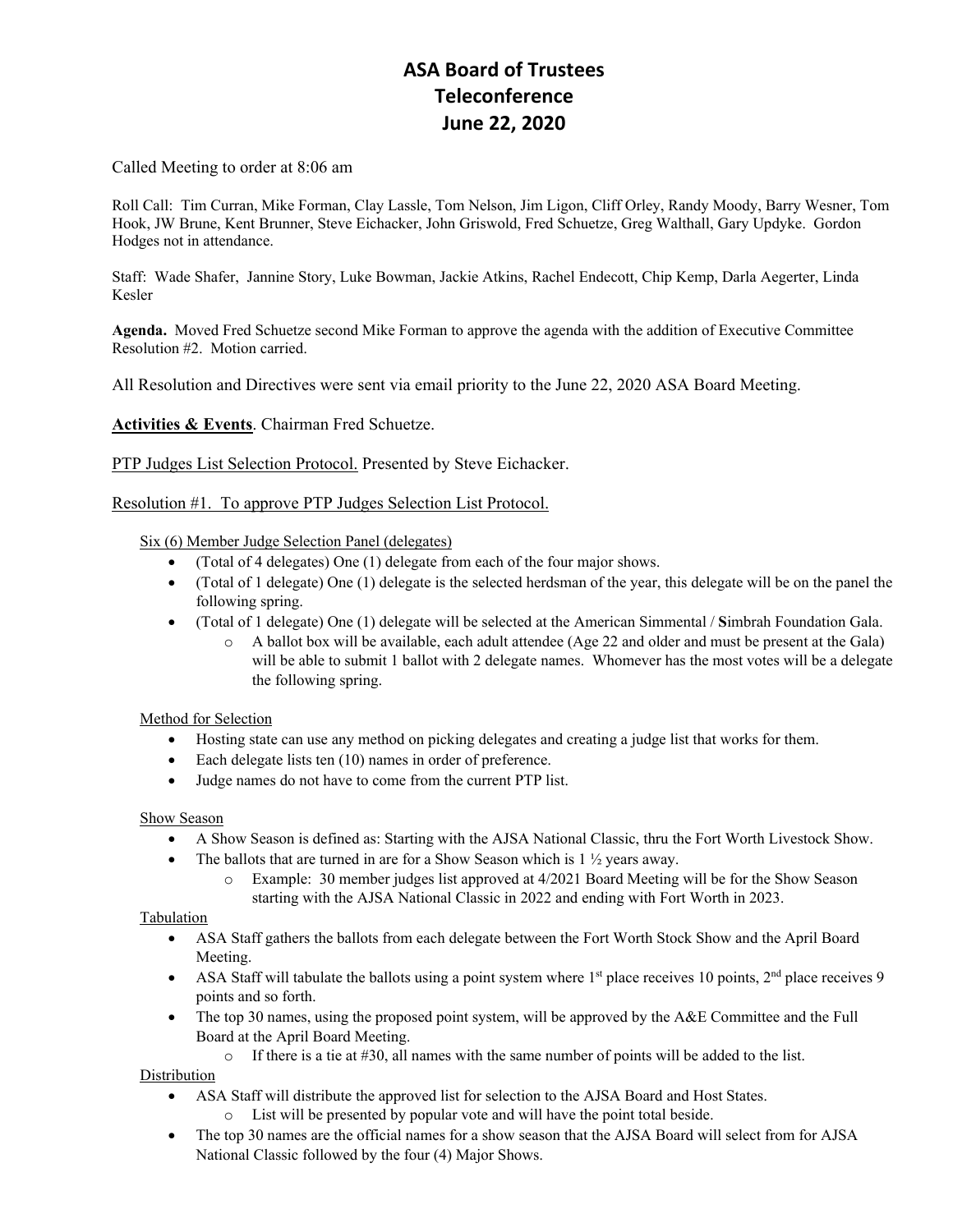Page 2 June 22, 2020

Resolution #1 PTP Judges Selection List Protocol (continues)

## Judge Selection/Rotation

# Rotation

- Juniors will always have 1<sup>st</sup> & 2<sup>nd</sup> choice (2 judges needed, 1 for Owned & 1 for Bred & Owned).
- Followed by the National Show Host.
- Others follow in the order of rotation after the National Show:
	- o Example: If North American hosted the National Show, they would follow the Juniors, followed by the National Western, then Fort Worth ending with Kansas City.
	- o The National Western Show gets 2 choices when it's their turn to select (1 judge needed for the Hill Show and 1 for the junior Show).
		- The National Western Pen Show is NOT part of this selection process.

### Selection

- The selection process will start after the April Board Meeting and be completed by early summer. (Which is approximately 1 to  $1\frac{1}{2}$  years prior to the shows).
- The selection process will have to allow time for the AJSA Board and the Host states to contact their 1<sup>st</sup> selection and get confirmation from the judge that they will accept before the next show's selection is made.
	- o Reasonable time will be allowed for each selection to take place and receive confirmation from the judge.
		- o If this process takes too long and is abused, guidelines may have to be implemented.
- Any name making the top 30 is automatically added to the PTP judges list if not already on it.
- After each show has chosen their  $1<sup>st</sup>$  choice selection and has received confirmation from the judge the selection of  $2<sup>nd</sup>$  and  $3<sup>rd</sup>$  choices will continue.
	- o Duplicate choices will be allowed.
	- $\circ$  The 2<sup>nd</sup> and 3<sup>rd</sup> round selections may come from the remaining 30-member judge list or from the current PTP list.
	- $\circ$  The AJSA Board and the 4 major show host states will turn in their  $2^{nd}$  and  $3^{rd}$ choices to ASA Staff, if a duplicate must be chosen, it will be on a first come, first serve basis.

Points of Discussion:

*If this protocol is approved the delegate process will take place starting in 2020-2021 for selecting judges for the shows that will be held in the 2022-2023 Show Season.*

Moved and seconded in committee. Motion carried.

Resolution #2. To accept the establishment and development of the Maryland Junior Association. Moved and seconded in committee. Motion carried.

Directive #1. For staff to work with South Dakota Simmental Association on funds for the hospitality area of the 2020 National Classic. Moved and seconded in committee. Motion carried.

National Classic Update. Update given by Darla Aegerter.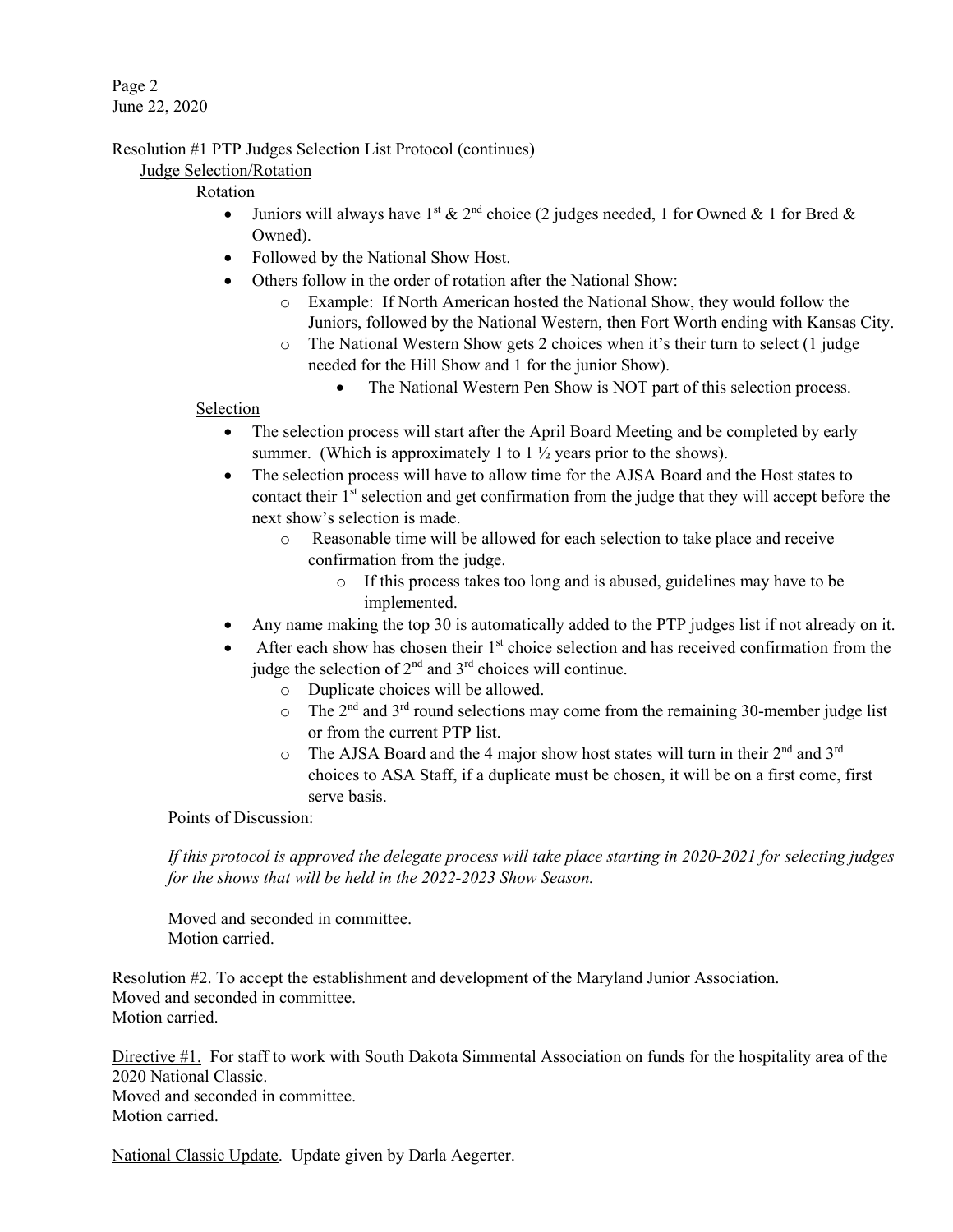Page 3 June 22, 2020

### **Breed Improvement**. Chairman Tom Hook

Carcass Merit Program – Genotyping. June 30, 2020 CMP Genotyping program expired. Would like to renew through 2023.

Resolution No 1: To continue to fund the CMP genotyping for another three years at \$20,000 per FY and be reviewed at the end of each year. The funding for genotyping would be available for the next three fiscal years.

Points of discussion: The ASA has been genotyping CMP calves and bulls for the last 3 years spending \$62,030 total to genotype 2,146 CMP calves, F250K test 126 bulls, and low pass sequence 96 bulls.

The CMP provides unbiased sire comparisons of high-use young sires in the breed registry. Maximizing the

amount of knowledge gained from the data coming in is of a high priority. The genotyping of CMP cattle aids

in marker discovery and better prediction from birth through harvest.

The ASA has budgeted \$40,000 per year for the last three years but has spent under this per year. \$35,345 in 2017 \$11,325 in 2018 \$15,360 in 2019

At \$20,000 per FY, the staff can continue to genotype expected calves and sequence sires (estimated \$17,360

for 2020 budget). If the program grows or research projects arise, staff can request additional funds at that time.

Moved and seconded in committee. Motion carried.

### **Executive Committee**. Chairman Tim Curran

Resolution #1. To grant a waiver for one-year for the Silver Merit Awards to include an additional award for a maximum of 12 awards.

Points of Discussion:

- 1. There were 22 Silver Merit Award applications this year.
- 2. The selection committee felt that there were 12 very strong candidates who deserved the award.
- 3. Staff and the Foundation Board Chairman requested a one-year waiver on the maximum of awards increasing it to 12 awards.

Moved and seconded in committee. Motion passed.